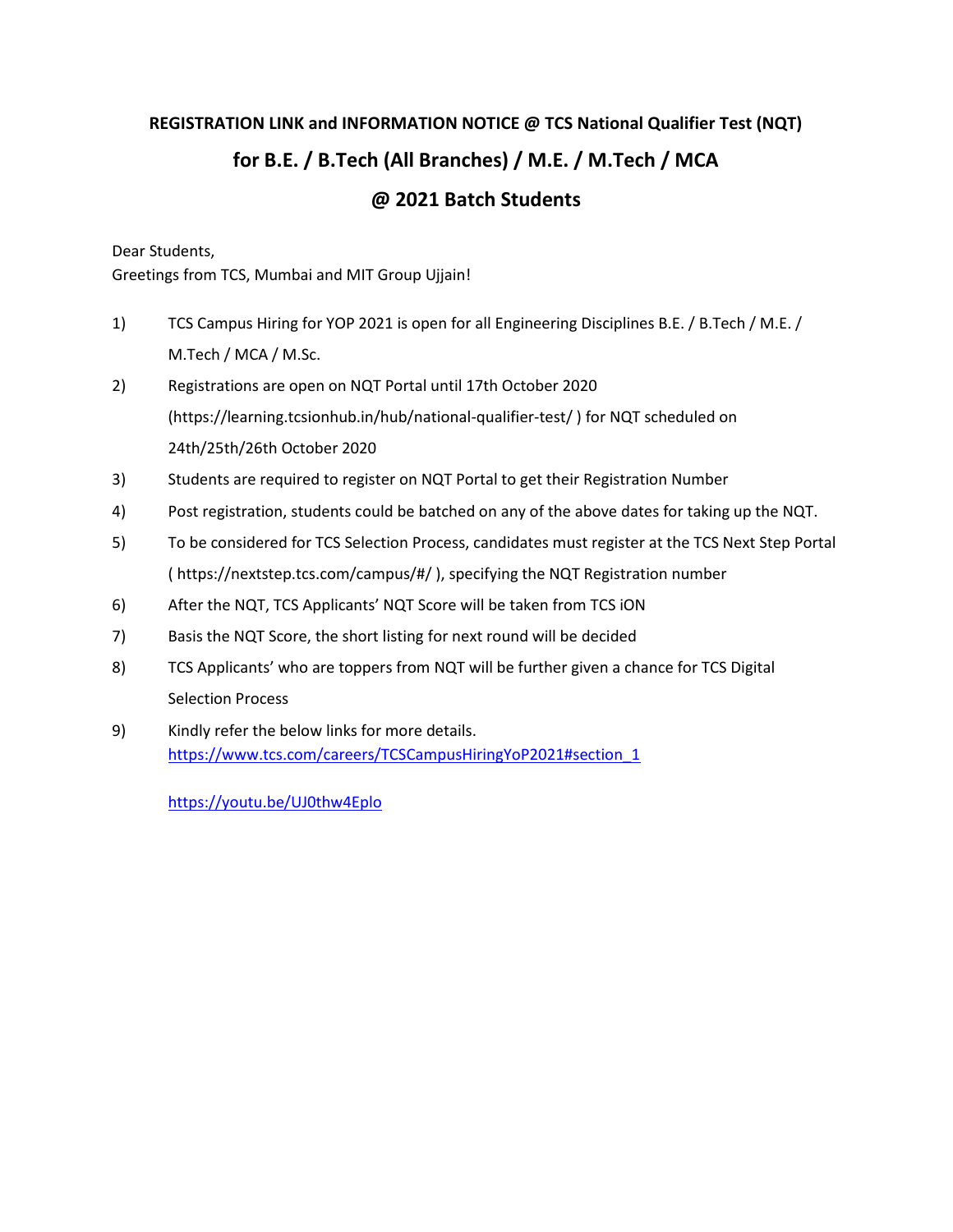**TATA**<br>CONSULTANCY tcs **SERVICES** 

# THE BIGGEST HIRING EVENT IS BACK !!

# **TCS AMPUS HIRING** FOR THE BATCH OF 2021\*

# **Register Now**

Two-step registration process:

Step 1 - Register for National Qualifier Test - NQT

Step 2 - Register on Next Step Portal > Choose IT > Fill Application Form > **Update NQT Registration ID > Apply** 

Registration End Date: 17th October 2020

Test Date: 24th / 25th / 26th October 2020

\*B.E./B.Tech./M.E./M.Tech./M.Sc./MCA

#TCSPartOfYourStory

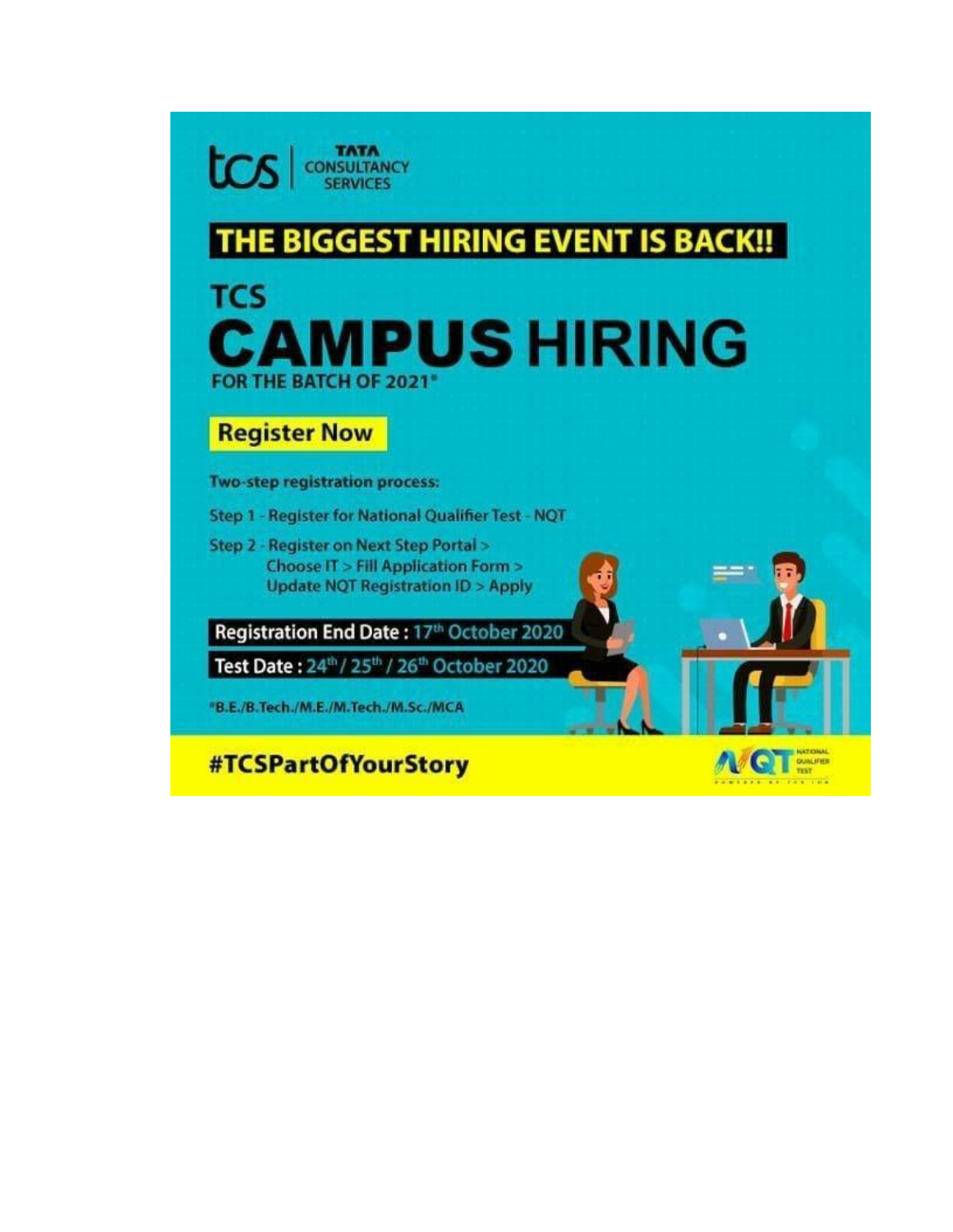#### **PERCENTAGE**

An applicant must have minimum 60% or 6 CGPA throughout academics and an aggregate of 60% or 6.00 CGPA in the highest qualification till the semester for which results have been declared.

# **BACKLOGS / ARREARS / ATKT**

The applicant must not have more than **1** active backlog/arrear/ATKT while appearing for the TCS Selection process.

If selected, the student while joining TCS must have cleared all pending backlogs/arrears/ATKT within the course duration as stipulated by the University failing which joining will not be permitted.

### **GAP / BREAK IN EDUCATION**

It is mandatory to declare academic gaps. Overall break should not exceed 24 months. Any exceptions are permissible only for valid reasons subject to satisfactory check of relevant document(s) at the time of test/interview/onboarding

### **AGE**

An applicant should be between 18 to 28 years of age to participate in the TCS Ninja hiring process.

#### **COURSE TYPES**

Only full-time courses will be considered (part-time / correspondence courses will not be considered).

Applicants with Secondary and / or Senior Secondary course from NIOS (National Institute of Open Schooling) are eligible to apply, if the other courses are full time.

### **EXTENDED EDUCATION**

Applicants with extended education in the highest qualification are not eligible. Any exceptions are permissible only for valid reasons subject to satisfactory check of relevant document(s) at the time of test/interview/onboarding.

#### **TEST DETAILS**

| <b>Test Section</b>      | <b>Duration (in minutes) No of Questions</b> |    |
|--------------------------|----------------------------------------------|----|
| <b>Verbal Ability</b>    | 30                                           | 24 |
| <b>Reasoning Ability</b> | 50                                           | 30 |
| <b>Numerical Ability</b> | 40                                           | 26 |
| Programming Logic        | 15                                           | 10 |
| Coding                   | 45                                           |    |
| <b>Total</b>             | 180                                          | 92 |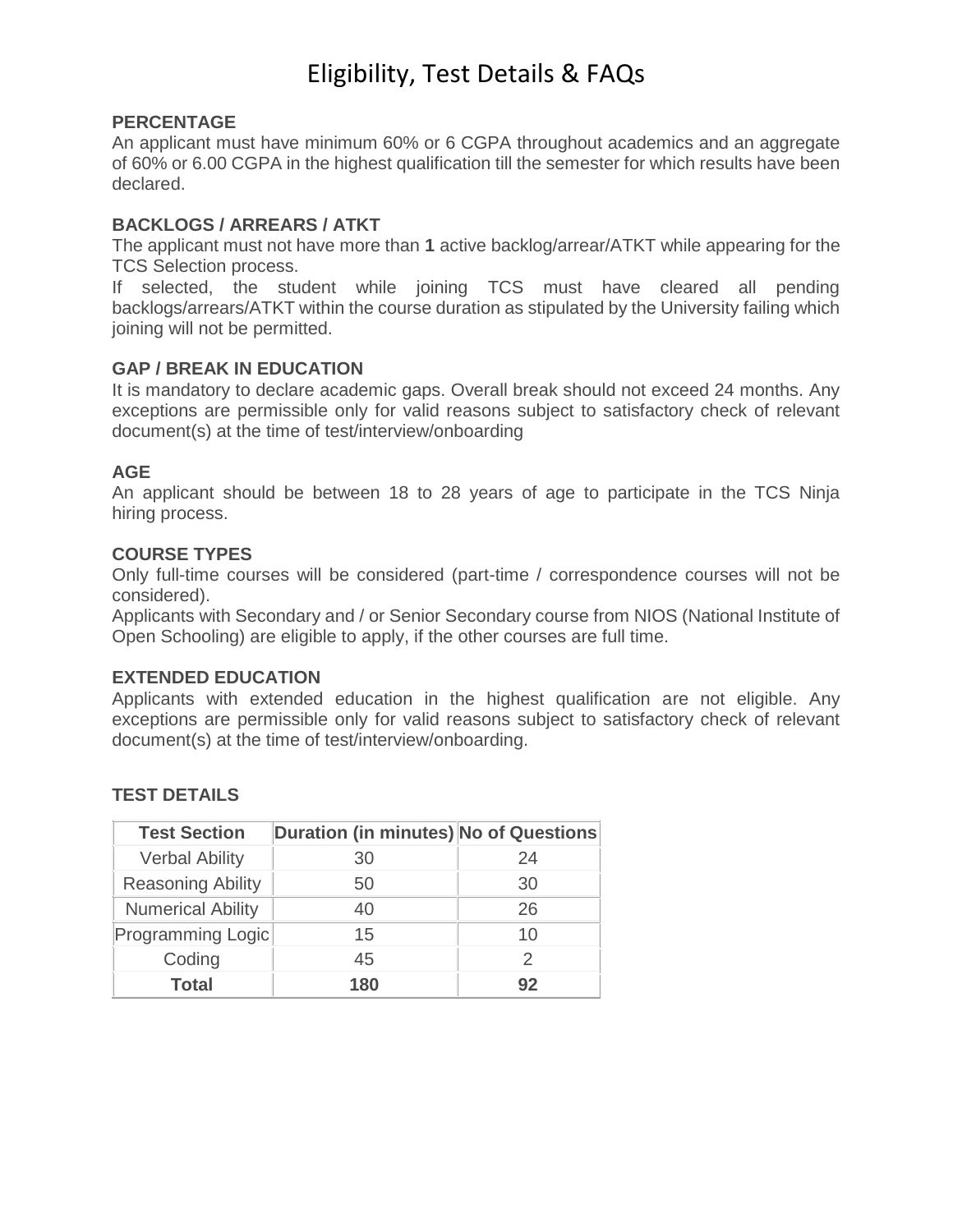# **Q. What is the difference between NQT & TCS Ninja Hiring?**

A. NQT is the Test Provider for TCS Ninja Hiring Selection process and it is mandatory to complete the NQT Registration process and the TCS NextStep Application Process (Including **Apply For Drive**)

# **Q. Which Year Of Passing is being considered for TCS Ninja Hiring Process?**

A. TCS Ninja Hiring considers Technical Engineering Graduates from 2021 YOP (B.E / B.Tech / M.E / M.Tech / M.Sc / MCA ). It is open to students from all specialization.

# **Q. What is NQT Registration Number?**

A. NQT Registration Number is a unique 13-digit alpha-numeric number generated upon successful completion of NQT Registration.

# **Q. When is the date of National Qualifier Test (NQT)?**

A. It is on 24th (Saturday), 25th (Sunday) & 26th (Monday) of October 2020 .You can be batched in any of the three test dates.

# **Q. I am not getting 'Apply For Drive', what should I do ?**

A. 'Apply For Drive' would be enabled only for 2021 Technical Engineering Graduates( B.E / B.Tech / M.E / M.Tech / M.Sc / MCA ).

# **Q. I do not remember my NQT Registration Number, what should I do?**

A. Upon successful completion of NQT Registration, the NQT ID would be sent to your registered E-Mail ID.

# **Q. Is 'Apply For Drive' mandatory?**

A. Yes it is. If you do not click on 'Apply For Drive' and update your NQT Registration Number, your candidature for TCS Ninja Hiring would not be considered.

### **Q. Is it mandatory to have the same Email Id for NQT & TCS Ninja Hiring?**

A. Yes, it is advisable that the same E-Mail id is used in the NQT form & TCS Ninja Hiring Application.

# **Q. By mistake, I have updated the Incorrect NQT registration Id in the TCS Ninja Hiring Application Form, how do I change?**

A. Yes, you can make the changes. Login to [https://nextstep.tcs.com](https://nextstep.tcs.com/) and update the NQT registration ID in 'Edit Drive Details'. You can update the changes till the last date of registration.

### **Q. When is the Last date to Register for TCS Ninja Hiring?**

A. The Last date to Apply for TCS Ninja Hiring is 17th October 2020.

# **Q. When will I receive my hall ticket?**

A. You will get your Hall Ticket / Online Link for NQT 2 days before the Test.

### **Q. What will be the TCS Ninja Hiring test pattern?**

A. NQT is the Test Provider for TCS Ninja Hiring Selection process and the test pattern is as highlighted in this Microsite and also on the TCS NQT Homepage.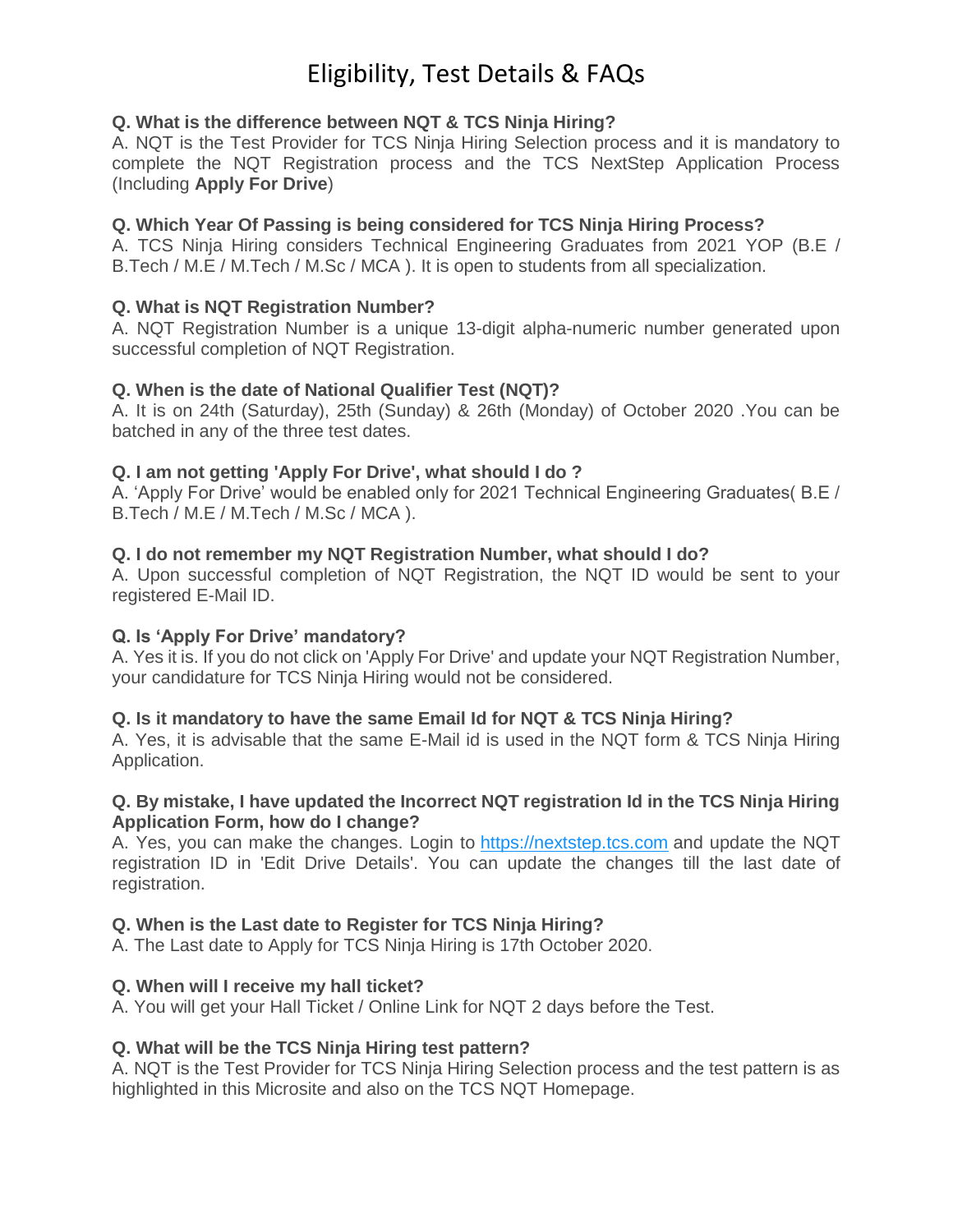# **Q. I have forgotten my CT / DT Reference ID, where do I get it?**

A. You would have got an email upon successful registration in [https://nextstep.tcs.com.](https://nextstep.tcs.com/) The Reference ID would be mentioned in the same.

# **Q. What would be the Eligibility Criteria for TCS Ninja Hiring?**

A. Refer to the Eligibility Section given in the Microsite above.

# **Q. I have applied for the Drive but have not got a confirmation E-Mail, what should I do?**

A. In your Track My Application Status the status will reflect as "Applied For Drive". You will not get an acknowledgment or confirmation email regarding the same.

# **Q. What would be the Age Eligibility Criteria for TCS Ninja Hiring?**

A. Refer to the Eligibility Section given in the Microsite above.

# **Q. When are the Interviews scheduled?**

A. Interview schedule will be communicated to the shortlisted students (Based on NQT Performance) on their registered e-mail IDs.

# **Q. My account is locked. How can I unlock it?**

A. We request you to directly log on to [https://nextstep.tcs.com/campus/#/.](https://nextstep.tcs.com/campus/#/) Click the 'Unlock Account & Reset Password' link on the Login screen. You will receive an auto-generated email to reset the password within 15 minutes. Please do not click on the link repeatedly as every time you click on the link, the previous password expires and a new password is generated which is sent to your registered email address. It is recommended you use a Desktop/Laptop for ease of viewing. Also, please clear the cache, history and cookies, and use the latest version of Internet Explorer/Google Chrome for a seamless experience.

# **Q. I am not able to find the 'Apply for Drive' option. What should I do?**

A. Once you complete your application form, logout and login again. Then click on **'Apply for Drive'**. If you are not getting the 'Apply for drive' option, please check:

a) If you have completed your application form.

b) If you have erroneously registered under the BPS category instead of IT (If you have wrongly registered under BPS category, then register again under IT category using alternate email ID. Ensure the ID is on you regularly use, as all further NQT communication will be shared with you on this email ID).

c) Check the qualification you have entered in the Application form.

d) Check the Year of Passing you have entered in the Application form.

# **Q. I have incorrectly created my profile under 'BPS'. What should I do now?**

A. If you have incorrectly created your profile under BPS, you will need to create your profile under 'IT' once again using your alternate email ID. If you want to get your BPS profile deleted, please send a mail to [ilp.support@tcs.com](mailto:ilp.support@tcs.com)

# **Q. I am not able to edit the Full Time/Part time course in my Application Form. What should I do?**

A. If you are not able to edit the Full time/Part time course in the Application form, you will need to create your profile once again using your alternate email ID. Ensure this is an ID you regularly use, as all further NQT communication will be shared with you on this email ID.